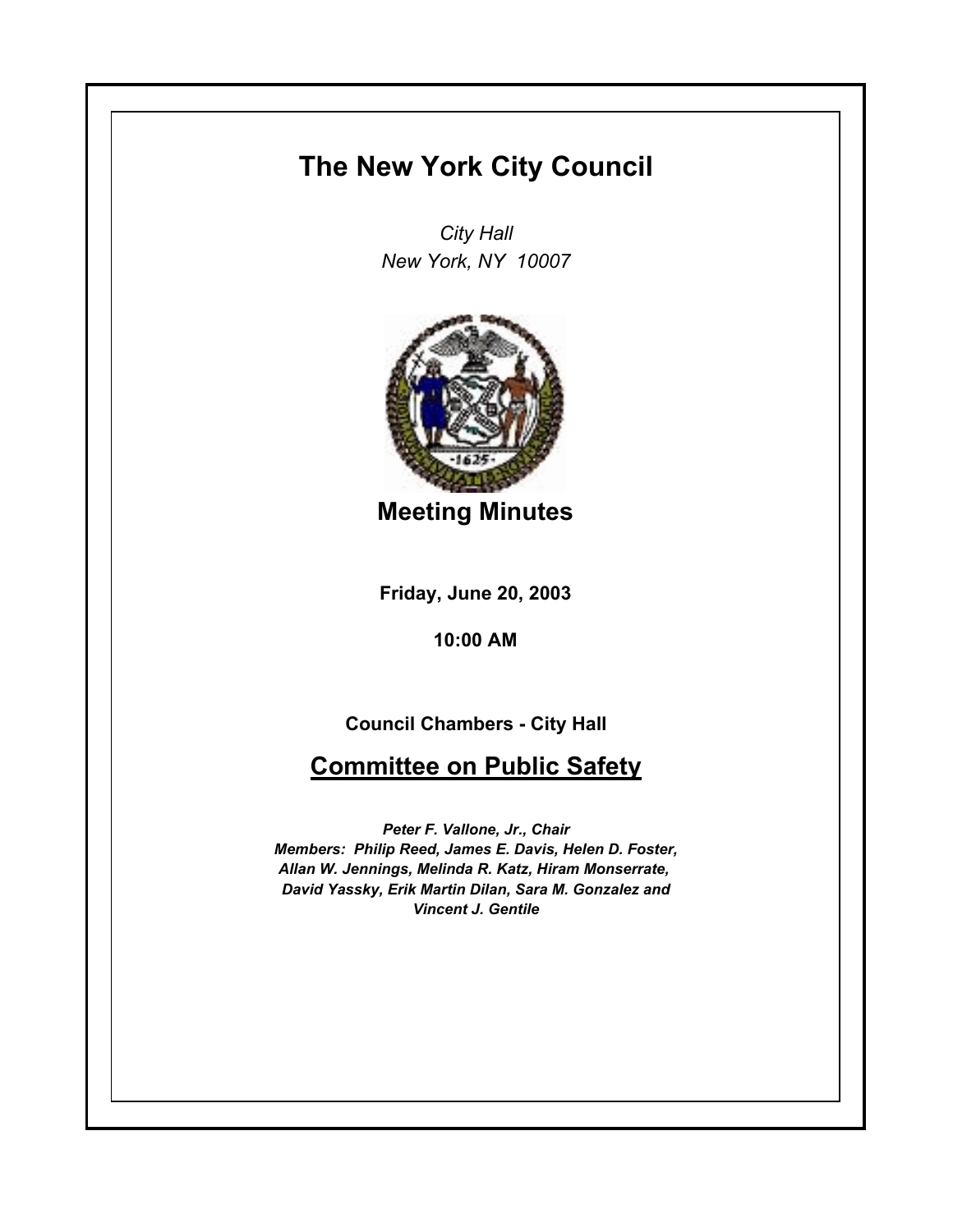| Roll Call                       |                                                                                                                                                                                                                                                                                   |                                                                                                                                                                                                                                                                                |  |
|---------------------------------|-----------------------------------------------------------------------------------------------------------------------------------------------------------------------------------------------------------------------------------------------------------------------------------|--------------------------------------------------------------------------------------------------------------------------------------------------------------------------------------------------------------------------------------------------------------------------------|--|
| <b>Present:</b>                 |                                                                                                                                                                                                                                                                                   |                                                                                                                                                                                                                                                                                |  |
|                                 | Vallone Jr., Reed, Jennings Jr., Katz, Monserrate, Dilan and Gentile                                                                                                                                                                                                              |                                                                                                                                                                                                                                                                                |  |
|                                 | Absent:                                                                                                                                                                                                                                                                           | Davis, Foster, Yassky and Gonzalez                                                                                                                                                                                                                                             |  |
|                                 |                                                                                                                                                                                                                                                                                   |                                                                                                                                                                                                                                                                                |  |
| T2003-1128                      |                                                                                                                                                                                                                                                                                   | <b>Oversight - Criminalizing Gang Recruitment</b>                                                                                                                                                                                                                              |  |
|                                 | <b>Attachments:</b>                                                                                                                                                                                                                                                               | Committee Report, Hearing Transcript                                                                                                                                                                                                                                           |  |
|                                 | Attachments:                                                                                                                                                                                                                                                                      | Committee Report, Hearing Transcript                                                                                                                                                                                                                                           |  |
| Int 0364-2003                   | A Local Law to amend the administrative code of the city of New<br>York, in relation to creating the crime of gang recruitment.                                                                                                                                                   |                                                                                                                                                                                                                                                                                |  |
|                                 | Attachments:                                                                                                                                                                                                                                                                      | Committee Report, Hearing Transcript                                                                                                                                                                                                                                           |  |
|                                 | Proposed Int. No.364-A                                                                                                                                                                                                                                                            |                                                                                                                                                                                                                                                                                |  |
|                                 | <b>Attachments:</b>                                                                                                                                                                                                                                                               | Committee Report, Hearing Transcript                                                                                                                                                                                                                                           |  |
| Int 0482-2003                   | A Local Law to amend the administrative code of the city of New<br>York, in relation to making it a misdemeanor to trespass upon the<br>playing area of a professional sporting event and imposing a civil<br>penalty for those who interfere with a professional sporting event. |                                                                                                                                                                                                                                                                                |  |
|                                 | Attachments:                                                                                                                                                                                                                                                                      | Cover Sheet, Memo In Support, Committee Report 6/20, Hearing Transcript<br>6/20, Committee Report 9/12, Hearing Transcript 9/12, Local Law, Hearing<br>Transcript - Stated Meeting 9/30                                                                                        |  |
|                                 | <u> Attachments:</u>                                                                                                                                                                                                                                                              | Cover Sheet, Memo In Support, Committee Report 6/20, Hearing Transcript<br>6/20, Committee Report 9/12, Hearing Transcript 9/12, Local Law, Hearing<br>Transcript - Stated Meeting 9/30                                                                                        |  |
|                                 | <b>Enactment No: 2003/061</b>                                                                                                                                                                                                                                                     |                                                                                                                                                                                                                                                                                |  |
| Res 0896-2003<br>with a felony. |                                                                                                                                                                                                                                                                                   | Resolution calling upon the State Legislature to amend the Penal<br>Law to mandate that any person, while trespassing on the playing<br>area of a professional sporting event who assaults an umpire,<br>referee, player, coach, manager, or other sports official, be charged |  |
|                                 | Attachments:                                                                                                                                                                                                                                                                      | Cover Sheet, Memo In Support, Committee Report, Hearing Transcript                                                                                                                                                                                                             |  |
|                                 | Attachments:                                                                                                                                                                                                                                                                      | Cover Sheet, Memo In Support, Committee Report, Hearing Transcript                                                                                                                                                                                                             |  |